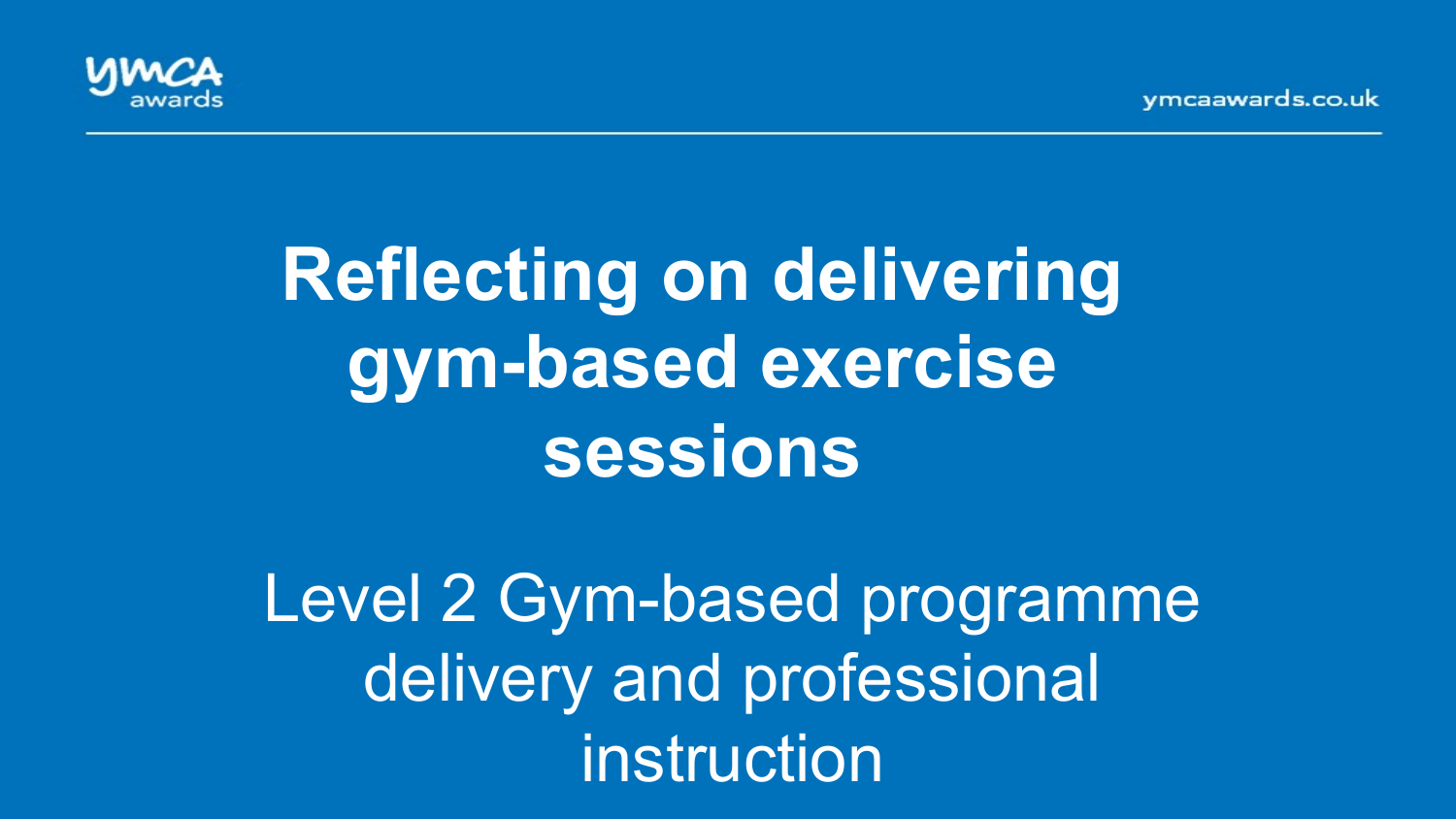

#### Learning outcomes

By the end of this session you will be able to:

- Review the outcomes of working with clients' taking into consideration client feedback
- Identify:
	- how well the exercises met client needs
	- the effectiveness of session structure and equipment for meeting client needs
	- how effective and motivational the relationship with the client was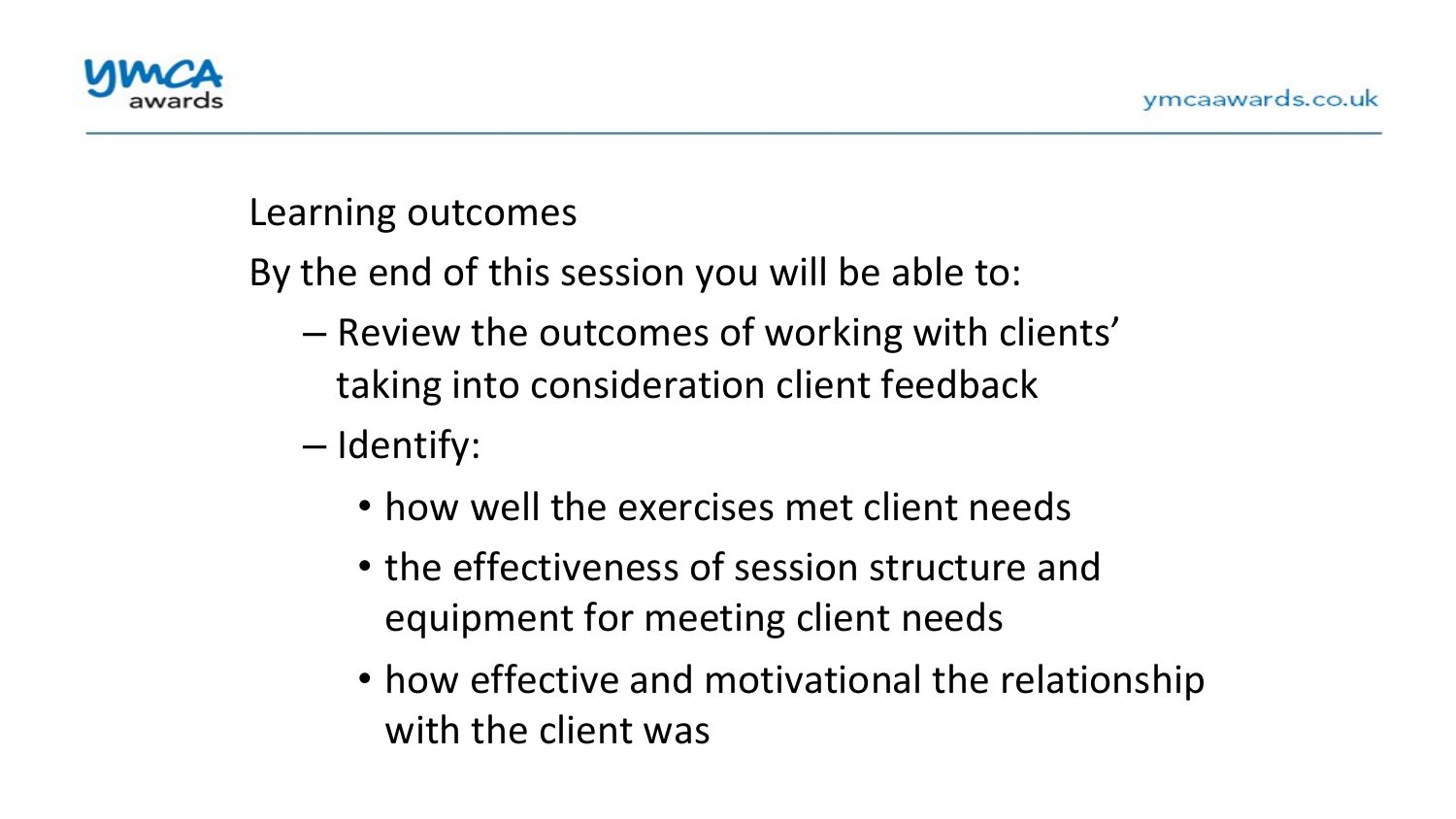

## Learning outcomes

By the end of this session you will be able to:

- Identify:
	- how well the instruction and communication style matched client needs
	- the safety and effectiveness of programme and exercises
	- things that went well as well as things to improve
- Identify how to improve personal practice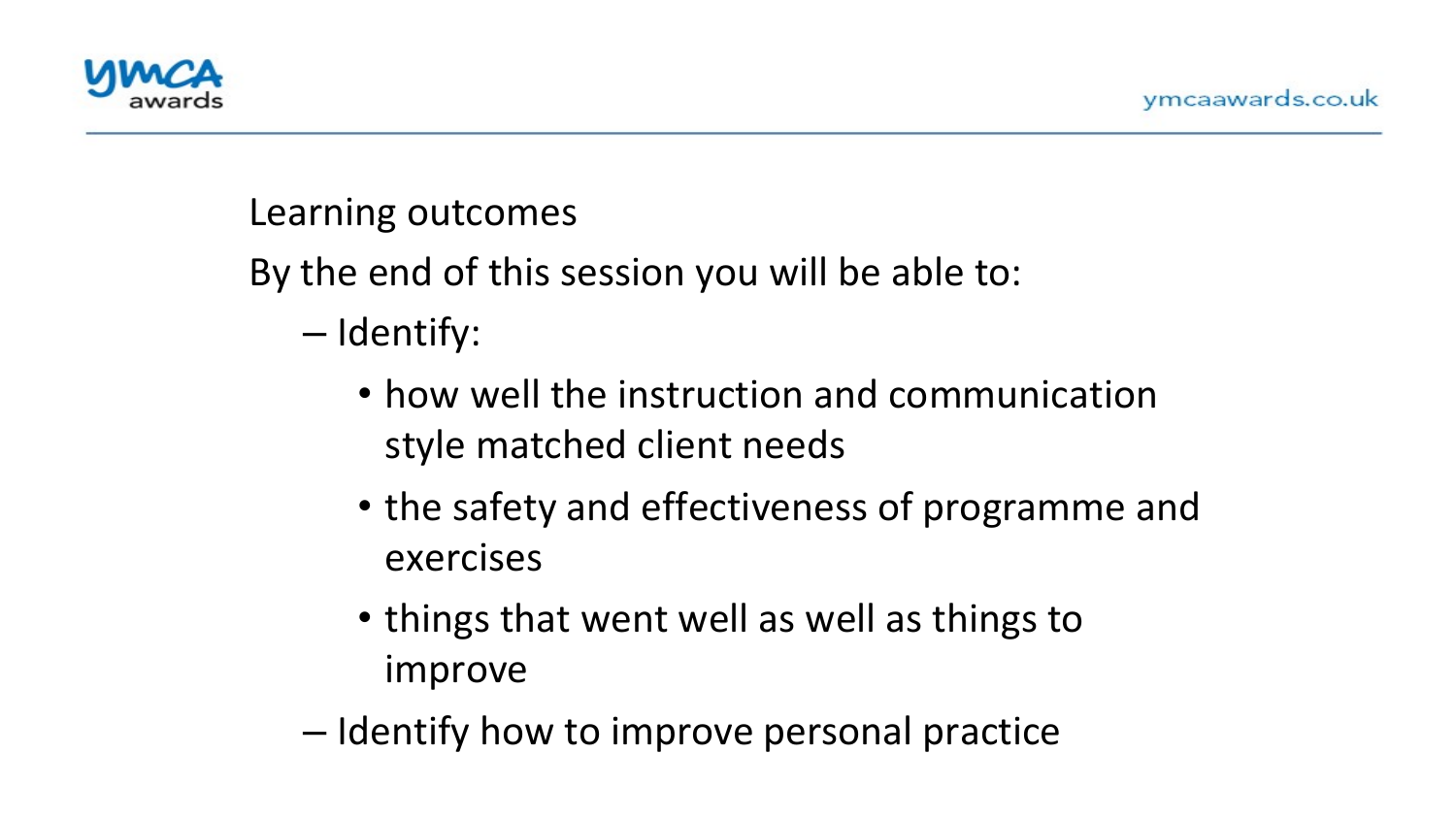

## Reflecting on the session

Consider: 

- How well the exercises met client needs
- The effectiveness of session structure and equipment for meeting client needs
- How effective and motivational the relationship with the client was
- How well the instruction and communication style matched client needs
- The safety and effectiveness of programme and exercises
- Things that went well as well as things to improve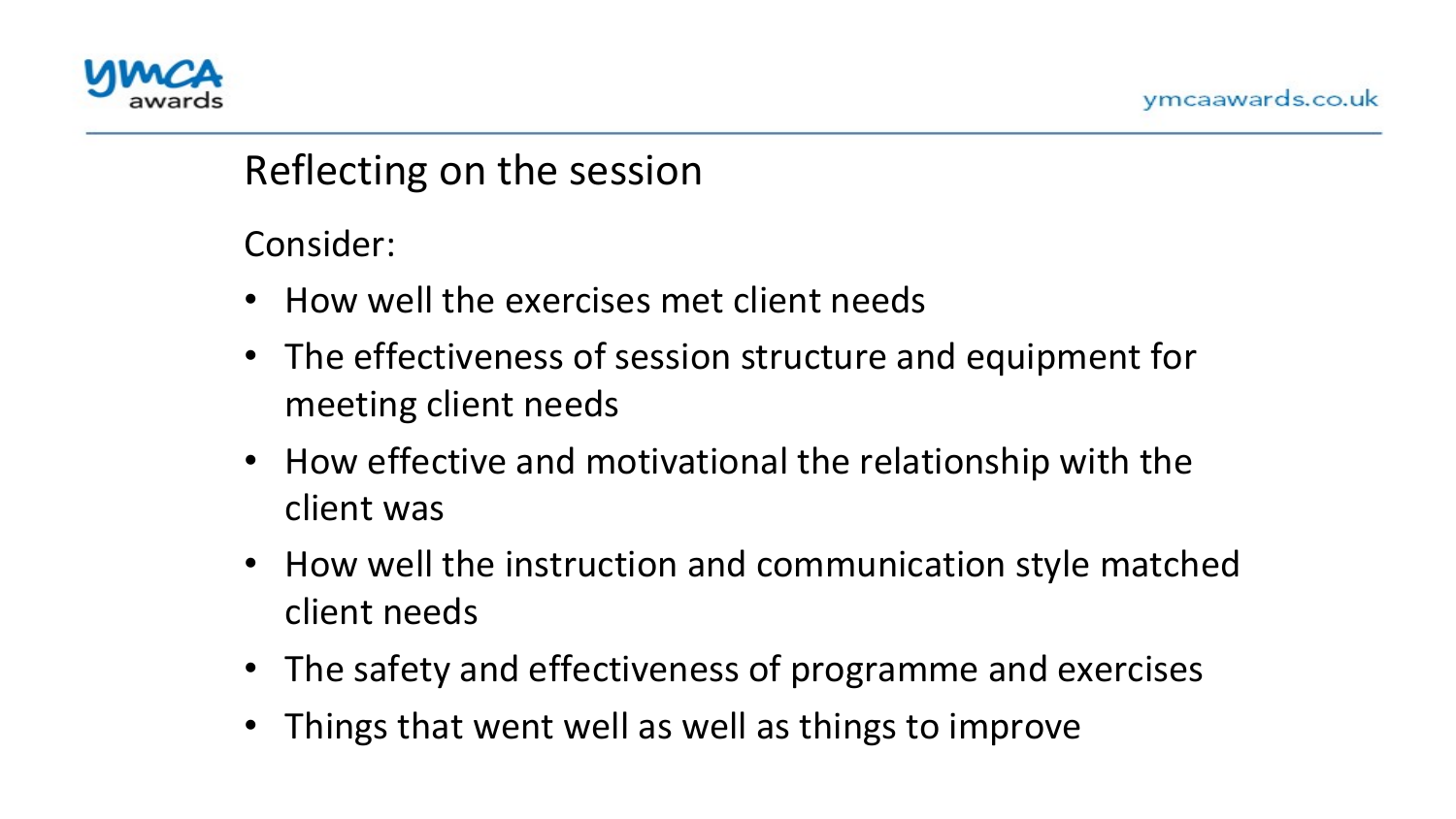

## Reflecting on the session

- Gather feedback from clients in verbal or written formats
- Accept feedback objectively
- Identify specific improvements to instructional skills and communication to inform personal practice
- Identify ways to improve session content for meeting client needs